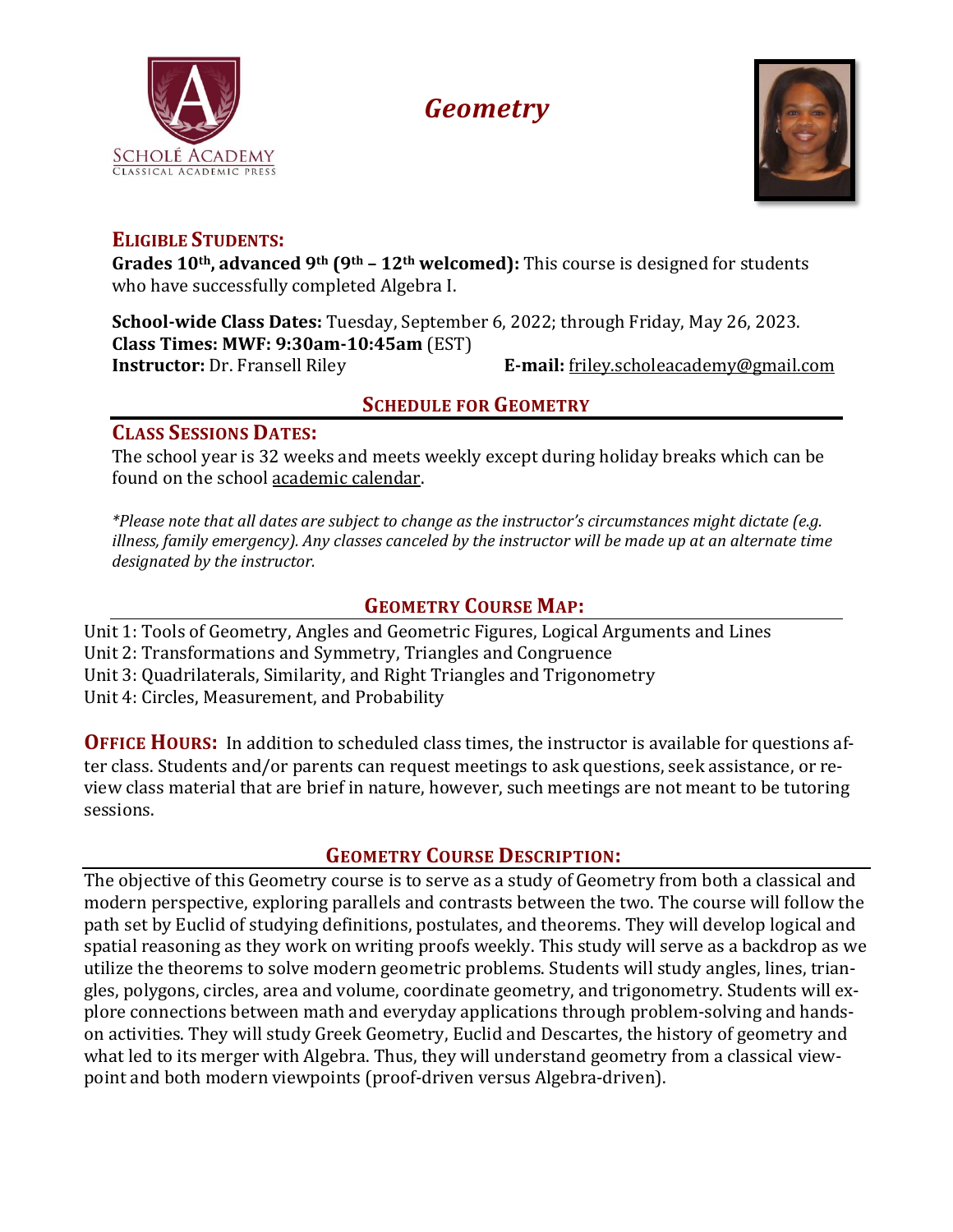#### **SUMMER ASSIGNMENTS:**

Students will receive early, summer access to ALEKS and complete moderate summer assignments to maintain retention, remediate if necessary, and ensure readiness.

## **REQUIRED MATERIALS:**

- **Euclid Elements, Heath Translation (choose one option below)**
	- o Free web version: Clark [University,](https://mathcs.clarku.edu/~djoyce/elements/toc.html) [Archive.org](https://archive.org/details/thirteenbookseu03heibgoog/page/n11/mode/2up)
	- o Free PDF: [Wilbour](https://www.wilbourhall.org/pdfs/Heath_Euclid_II.pdf) Hall, Univ Texas with [Greek](https://farside.ph.utexas.edu/books/Euclid/Elements.pdf)
	- o Purchase Print Book: [Amazon](https://www.amazon.com/Euclids-Elements-Euclid/dp/1888009195/ref=sr_1_3?crid=2SBZPX6Q6QPIC&keywords=euclid+elements&qid=1643420111&s=books&sprefix=euclid+elements%2Cstripbooks%2C95&sr=1-3) (this should not be necessary unless it is your preference)
	- o This book will provide our classical viewpoint of geometry, including writing proofs. We will discuss Euclid's proofs, compare them to modern textbook proofs, and write our own proofs.

#### • **Digital Textbook: Reveal [Geometry](https://www.mheducation.com/prek-12/program/microsites/MKTSP-GIP20M0/online-sampling-6-12.html) with [ALEKS](https://www.aleks.com/)**

- o The instructor does not teach from the book but uses it for example problems, class work problems, student reference, and course structure. The book represents the modern viewpoint of geometry; solving geometric problems using algebra, which students need to learn to prepare for future courses, real world applications, and future exams. Notwithstanding, this book also covers logical reasoning and writing proofs.
- o ALEKS delivers practice problems to students in a manner that promotes mastery and retention. Students work problems on paper and turn them in to the instructor for review. Students are required to correct their work using ALEKS' step-by-step solution; thus, they learn from their errors before trying another similar problem. This provides students the opportunity to learn to solve geometry on paper and digitally, which is a 21st century skill.
- o Purchased via instructor (\$40) by 5/31. Info. will be sent via email in May.
- **Mathematics for the [Nonmathematician](https://www.amazon.com/Mathematics-Nonmathematician-Morris-Kline/dp/0486248232/ref=sr_1_4?keywords=mathematics+for+the+non-mathematician&qid=1643413095&sprefix=mathematics+for+mathematicians%2Caps%2C123&sr=8-4)** (used print or digital is ok)
	- o This text will be used to learn some of the related history and philosophy of the concepts covered. Provides students with interesting and challenging problems.
- Digital tablet. Choose from: [Wacom](https://www.amazon.com/Wacom-Wireless-Software-Pistachio-CTL4100WLE0/dp/B079J7DCXN/ref=sr_1_2_sspa?crid=16N26PUPEMN1T&keywords=wacom%2Btablet&qid=1643413170&sprefix=wacom%2Btablet%2Caps%2C121&sr=8-2-spons&spLa=ZW5jcnlwdGVkUXVhbGlmaWVyPUExQlFWRkZLUzJNTlJLJmVuY3J5cHRlZElkPUEwMzIwNzA5SUgzUEpWSk9FTTI5JmVuY3J5cHRlZEFkSWQ9QTA2ODQ1MjAxRkM5NkhLVlJKMTEyJndpZGdldE5hbWU9c3BfYXRmJmFjdGlvbj1jbGlja1JlZGlyZWN0JmRvTm90TG9nQ2xpY2s9dHJ1ZQ&th=1) Intuos, [Huion,](https://www.amazon.com/Inspiroy-H640P-Graphics-Battery-Free-Sensitivity/dp/B075T6MTJX/ref=sr_1_1_sspa?crid=23ZG1NBBI8H8E&keywords=huion+tablet&qid=1643413206&sprefix=huiontablet%2Caps%2C119&sr=8-1-spons&psc=1&spLa=ZW5jcnlwdGVkUXVhbGlmaWVyPUEzS0gyNkFQUTJWMkczJmVuY3J5cHRlZElkPUEwNTg2NjY3MU1UWkdOSUdUQUg1VyZlbmNyeXB0ZWRBZElkPUEwNTY2NTUxMlo4TTFMSzk3UDlPTiZ3aWRnZXROYW1lPXNwX2F0ZiZhY3Rpb249Y2xpY2tSZWRpcmVjdCZkb05vdExvZ0NsaWNrPXRydWU=) [XP-Pen,](https://www.amazon.com/StarG640-Ultrathin-Graphics-Battery-Free-Pressure/dp/B078YR2MTF/ref=sr_1_4?crid=2BPMO9JW27NEY&keywords=digital+tablet&qid=1643413262&sprefix=digital+tablet%2Caps%2C120&sr=8-4) or [other.](https://www.amazon.com/s?k=digital+tablet&crid=2BPMO9JW27NEY&sprefix=digital+tablet%2Caps%2C120&ref=nb_sb_noss_1)
- Three-ring notebook with five dividers or 5 subject spiral
- Binder Pencil Pouch with multiple sharpened pencils, erasers, protractor, and a [drawing](https://www.amazon.com/Mr-Professional-Geometry-Drafting-Woodworking/dp/B086R77B7Y/ref=sr_1_1_sspa?crid=3S4SUZAM54B3F&keywords=compass+for+geometry&qid=1643421175&sprefix=compass%2Caps%2C160&sr=8-1-spons&psc=1&spLa=ZW5jcnlwdGVkUXVhbGlmaWVyPUFTQ0tUSEc5QjhBUDEmZW5jcnlwdGVkSWQ9QTAwMzg3MDAzVUVSRkNFUzkyQzk0JmVuY3J5cHRlZEFkSWQ9QTA3OTg0OTYxVk5aREdOOEtOTkxOJndpZGdldE5hbWU9c3BfYXRmJmFjdGlvbj1jbGlja1JlZGlyZWN0JmRvTm90TG9nQ2xpY2s9dHJ1ZQ==) com[pass](https://www.amazon.com/Mr-Professional-Geometry-Drafting-Woodworking/dp/B086R77B7Y/ref=sr_1_1_sspa?crid=3S4SUZAM54B3F&keywords=compass+for+geometry&qid=1643421175&sprefix=compass%2Caps%2C160&sr=8-1-spons&psc=1&spLa=ZW5jcnlwdGVkUXVhbGlmaWVyPUFTQ0tUSEc5QjhBUDEmZW5jcnlwdGVkSWQ9QTAwMzg3MDAzVUVSRkNFUzkyQzk0JmVuY3J5cHRlZEFkSWQ9QTA3OTg0OTYxVk5aREdOOEtOTkxOJndpZGdldE5hbWU9c3BfYXRmJmFjdGlvbj1jbGlja1JlZGlyZWN0JmRvTm90TG9nQ2xpY2s9dHJ1ZQ==) or bullseye [compass,](https://www.amazon.com/Learning-Resources-SAFE-T-Bullseye-Compass/dp/B0013PA13W/ref=sr_1_1_sspa?crid=1RMH2DLJE5S9Q&keywords=bullseye+compass&qid=1643420483&sprefix=bullseye+compass%2Caps%2C90&sr=8-1-spons&psc=1&spLa=ZW5jcnlwdGVkUXVhbGlmaWVyPUEzOTFURFdDRVREOUQmZW5jcnlwdGVkSWQ9QTAwMjMxMzAxTTJZQ1RURTNBQkQ4JmVuY3J5cHRlZEFkSWQ9QTAyNTA2NTIyNkQzMkg2UElIQk45JndpZGdldE5hbWU9c3BfYXRmJmFjdGlvbj1jbGlja1JlZGlyZWN0JmRvTm90TG9nQ2xpY2s9dHJ1ZQ==) [square](https://www.amazon.com/Pantryware-Essentials-Patty-Paper-1000ct/dp/B078YP5DBQ/ref=sr_1_5?crid=39XUACBLEWS36&keywords=patty+paper+geometry&qid=1643421070&sprefix=patty+paper+%2Caps%2C125&sr=8-5) patty paper (we do not need this much patty paper, so you can opt to use typing paper or similar) --- these are examples only, less expensive items are acceptable
- Scientific Calculator Examples: [TI,](https://www.amazon.com/Texas-Instruments-Scientific-Calculator-Accents/dp/B00000JBNX/ref=sr_1_4?crid=1YR7Z1860L5N8&keywords=scientific%2Bcalculator&qid=1643413403&sprefix=scientific%2Bcalculator%2Caps%2C126&sr=8-4&th=1) [Sharp,](https://www.amazon.com/Casio-fx-300ESPLS2-Scientific-Calculator-Textbook/dp/B086Z71GQ3/ref=sr_1_5?crid=1YR7Z1860L5N8&keywords=scientific+calculator&qid=1643413403&sprefix=scientific+calculator%2Caps%2C126&sr=8-5) [other](https://www.amazon.com/s?k=scientific+calculator&crid=1YR7Z1860L5N8&sprefix=scientific+calculator%2Caps%2C126&ref=nb_sb_noss_1)
- Notebook Paper and Graph paper
- Free web accounts: [student.desmos.com,](https://student.desmos.com/) [ziteboard.com,](https://ziteboard.com/) [desmos.calculator,](https://www.desmos.com/calculator)
	- $\circ$  Ziteboard is used often as a virtual classroom chalkboard, the others are used sparingly

In addition, the instructor will provide pdf files or problems from various sources.

## **OPTIONAL MATERIALS:**

Paper versions of the digital textbook (this would be in addition to the digital text, not instead of): [Textbook](https://www.mheducation.com/prek-12/product/reveal-geometry-interactive-student-edition-volume-1/0076626016.html) Vol 1 and [Textbook](https://www.mheducation.com/prek-12/product/reveal-geometry-interactive-student-edition-volume-2/0078997496.html) Vol 2. Used from Amazon: [Textbook](https://www.amazon.com/Geometry-Interactive-Student-MERRILL-GEOMETRY/dp/0076626016/ref=sr_1_10?crid=3RIHTBNQW09R6&keywords=reveal+math&qid=1643417758&s=books&sprefix=reveal+math%2Cstripbooks%2C74&sr=1-10) Volume 1 and [Textbook](https://www.amazon.com/Geometry-Interactive-Student-MERRILL-GEOMETRY/dp/0078997496/ref=sr_1_10?crid=1DALTT7F5IHRV&keywords=reveal+math+geometry&qid=1643417899&s=books&sprefix=reveal+math+geometry%2Cstripbooks%2C74&sr=1-10) Volume 2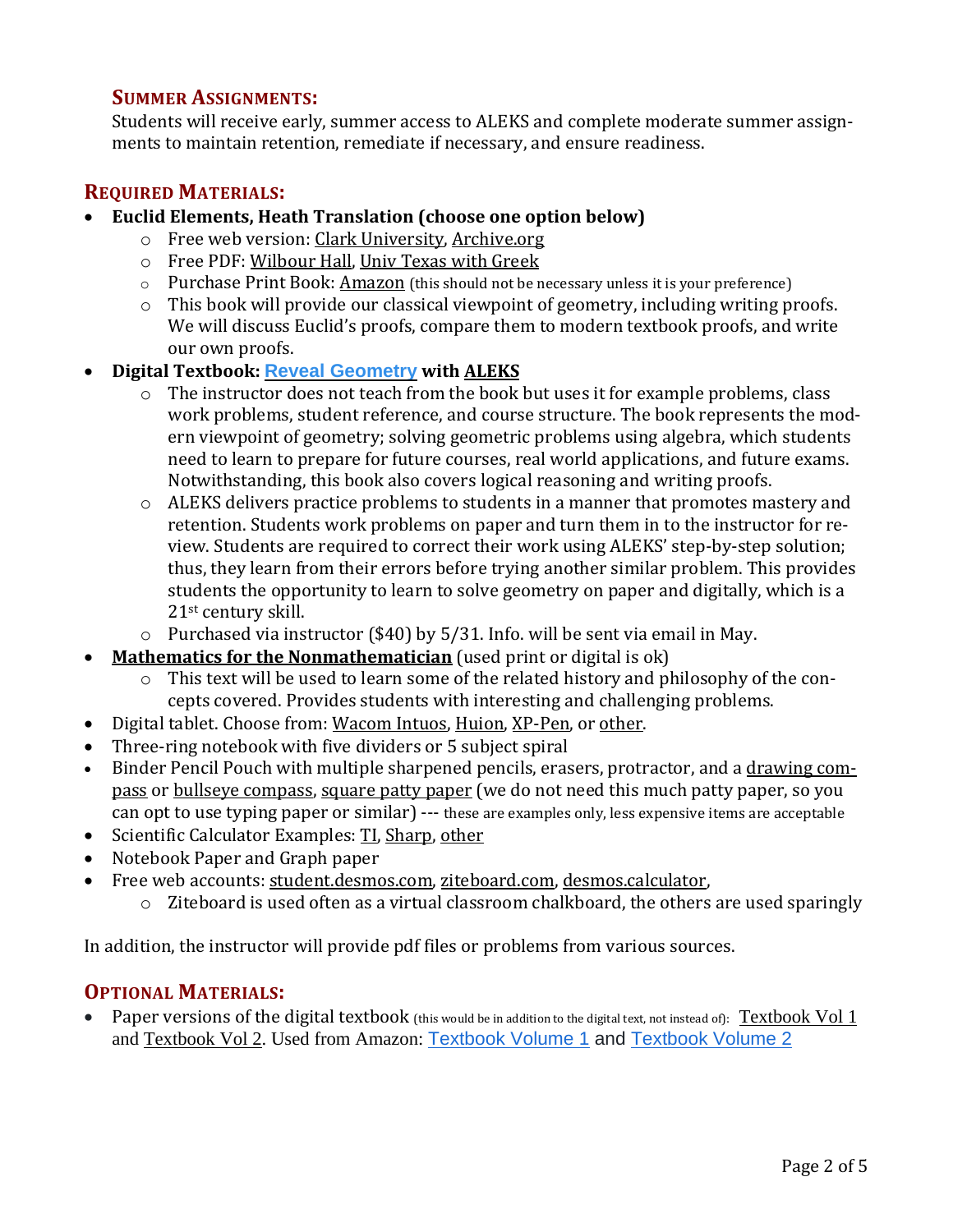## **PARENT EXPECTATIONS IN ACTION**

Parents expectations are simply to ensure that the student has all of the required materials needed for the course, a stable internet connection, a distraction free environment during class, and adequate time to study outside of class hours. Parent assistance with assignments is not expected and should not be required. If a student is struggling with an assignment, parents are asked to follow the provided Parental Math Assistance Guide. However, if your student is accustomed to having your assistance with math, there will likely be a transition period as they build their level of tolerance and confidence in working math independently.

#### **STUDENT EXPECTATIONS IN ACTION**

In this class, students will be expected to listen attentively and participate actively. Students are expected to arrive to class on time and with all assigned material completed. The instructor will facilitate learning for the student, but the responsibility for staying up to date with classwork and assignments ultimately falls to the student. If a student is struggling with content or an assignment, it is their responsibility to seek approved help. Students should not utilize technology to complete their assignments for them.

The course relies heavily on discussion as students are asked to think about and question what they are learning. During the discussion, students will present problems, review answers, pose questions, explain and justify their answers, and think out-loud. Students are encouraged to embrace their mistakes as opportunities to learn. A FAIL is a first attempt in learning.

Time Commitment – Due to the nature of the course, it is recommended that students plan to spend 3-6 hours per week on mathematics beyond class hours.

Students turning in late work will earn a 10% penalty for each day the assignment is late. Late work will not be accepted after the 3<sup>rd</sup> day. Students will submit their work by scanning their homework pages and uploading it into the Schoology assignment. **Assignments should be submitted as one pdf file. Photographs of completed assignments will not be accepted.**

#### **STUDENT EXPECTATIONS: EXECUTIVE FUNCTION SKILLS**

Students enrolling in Scholé Academy's Mathematics Program will be expected to show development of Executive Function Skills throughout the year. Executive Function Skills speaks to a set of qualities and skill sets students can develop and hone to better approach the courses, lectures, readings, and teachers they will face in their future academic coursework.

Executively, students are expected to be:

1. **An Engaged Student:** One who is not easily distracted by their surroundings and is willing to step into the arena of class discussion, ask questions, supply answers, generate the internal dialogue necessary to determine if what's being discussed is important and necessary to himself.

2. **Note Takers:** A student who during and after being engaged with the class has been trained to note important and relevant content in an organized manner. His notes would then be consulted, independently, for application in assignments and assessments.

3. **Attention to Detail & Preparedness:** These students are ones who consistently adhere to deadlines, submission requirements, assignment instructions, and confirm technology is working prior to the start of class. This student is responsible in determining how to proceed after an absence and adjusting as the class proceeds, etc.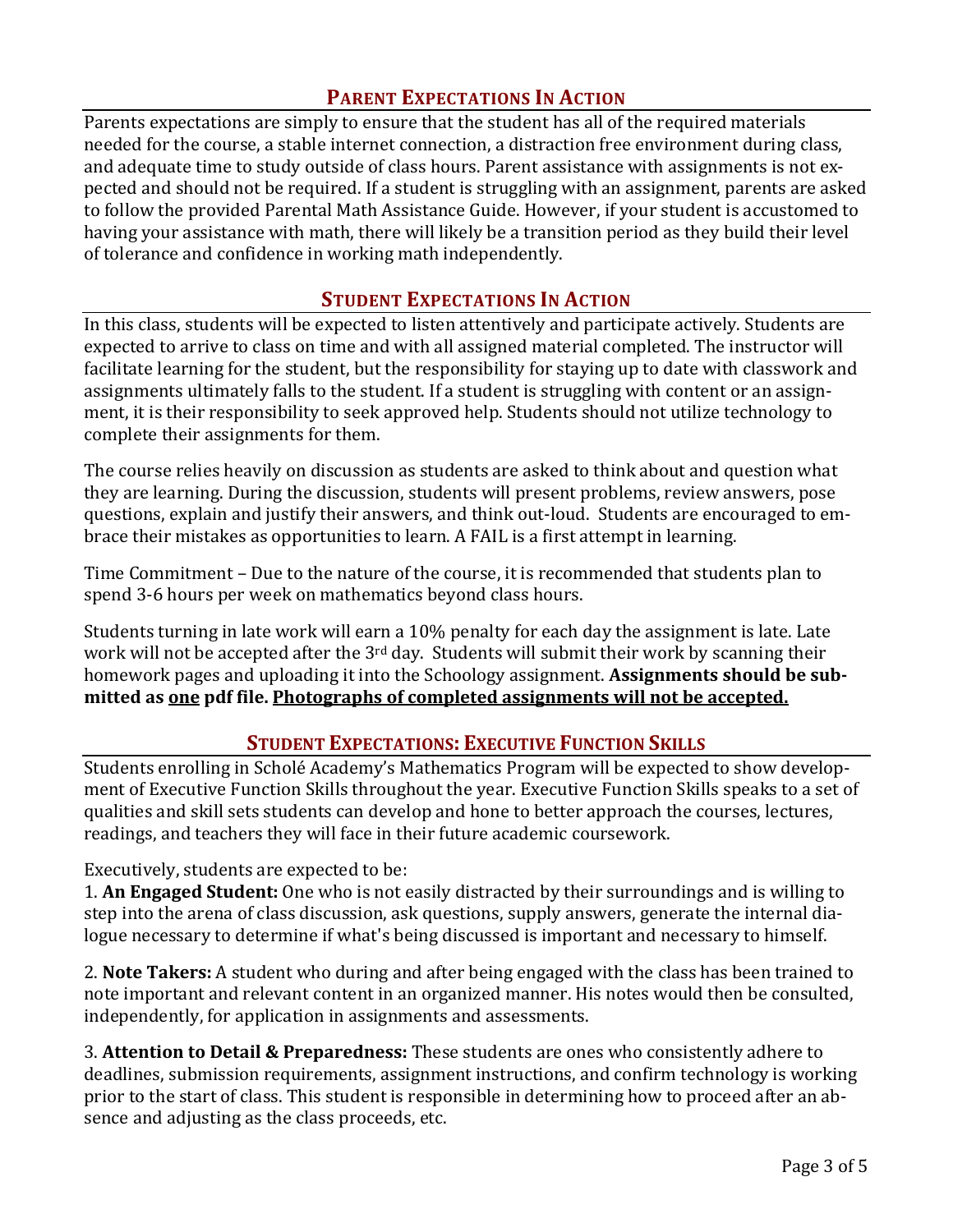4. **Employ Critiques:** These students are ones who receive feedback to one of their submissions, and then are sure to apply that feedback to future assignments rather than repeating mistakes. These students also glean information from the live class critiques of fellow students and note mistakes to avoid by learning from others.

5. **Initiative/Maturity:** During class this student will display a level of maturity that exhibits an ability to focus and engage in his learning and refrain from activities that cause him to become a distraction for others. The student exhibits the maturity to seek out appropriate sources of assistance when struggling with assignments or problems.

#### **STUDENT EVALUATION: GRADING**

Grades are a feedback mechanism from the teacher to the student as to their level of mastery. In line with a theme of restfulness, assignments will be communicated using a Mastery Scale as defined below. The purpose of this grading scale is to provide students with a clear, unambiguous message as to their level of mastery. Additionally, it provides the students with the opportunity to focus on mastery of the content rather than grades.

Inasmuch as you might be fully on board with this grading method in theory, there will undoubtedly be the need to complete a college transcript with either a numeric or traditional letter grade. Traditional percentage grades will be provided for transcript purposes upon request and at the end of the year.

The Mastery Grade Scale is as follows:

- Master: this grade will be rewarded to a student whose work shows mastery.
- Journeyman: this grade will be rewarded to students who are near mastery.
- Apprentice: this grade will be rewarded to students who require more review or practice.
- Novice this grade indicates the student did not exhibit sufficient learning.

Passing the class, generally requires a grade of Journeyman.

## **STUDENT EVALUATION : ASSIGNMENTS, TYPES & WEIGHTS**

Dr. Riley will communicate with students regarding assignment feedback and grading through the free online grading system, Schoology. Students' grades will be comprised of:

| <b>Learning Level</b> | <b>Resource</b>                                             | <b>Grade Category and Weight</b>  |
|-----------------------|-------------------------------------------------------------|-----------------------------------|
| Discovery $(10\%)$ :  | <b>Euclid Elements</b><br>Mathematics for Nonmathematicians | Participation: 10%                |
| Construction (25%):   | Euclid Elements<br>Reveal Geometry                          | Proofs: 30%                       |
| Application (35%):    | <b>Reveal Geometry</b><br>Mathematics for Nonmathematicians | Algebraic Problems: 30%           |
| Summation (30%):      | Instructor                                                  | Assessments: 30%<br>Projects: 10% |

Late work will be penalized 10% each day late and will not be accepted after the 3<sup>rd</sup> day.

The grades reflect the levels of student learning. We first learn the geometric concept through **discovery** or investigation. We then **construct** a mathematical proof or conjecture for the concept. Next, we **apply** the theorem to modern geometric problems using algebra. Finally, we exhibit a **summation** of our learnings in assessments and/or projects.